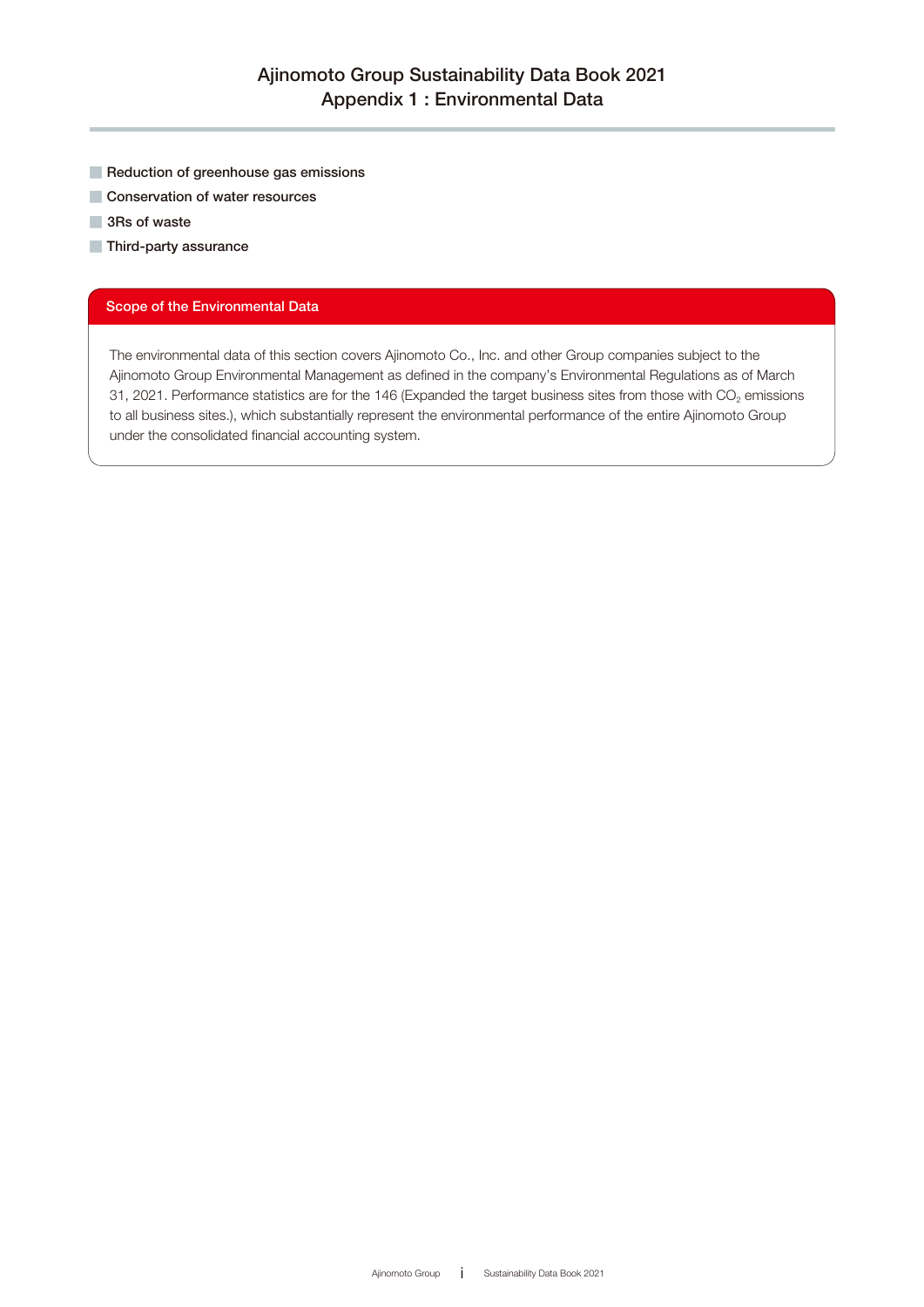### Reduction of greenhouse gas emissions

#### Greenhouse gas emissions calculated from IEA<sup>[1]</sup> CO<sub>2</sub> emissions factors

| Greenhouse gas emissions calculated from $ EA^{11}  CO2$ emissions factors<br>$(t$ -CO <sub>2</sub> e) |           |           |           |           |           |  |
|--------------------------------------------------------------------------------------------------------|-----------|-----------|-----------|-----------|-----------|--|
| By region                                                                                              | FY2016    | FY2017    | FY2018    | FY2019    | FY2020    |  |
| Scope 1 emissions                                                                                      | 1,270,429 | 1,244,676 | 1,196,969 | 1,013,315 | 1,008,811 |  |
| Japan                                                                                                  | 345,958   | 361,142   | 327,345   | 302,700   | 293,358   |  |
| Asia/Africa                                                                                            | 550,319   | 519,025   | 526,405   | 376,020   | 389,741   |  |
| Europe                                                                                                 | 48,589    | 46,282    | 39,021    | 41,463    | 37,902    |  |
| North America                                                                                          | 204,301   | 228,284   | 219,337   | 212,796   | 221,691   |  |
| South America                                                                                          | 99,319    | 66,896    | 67,231    | 65,408    | 53,877    |  |
| China                                                                                                  | 21,943    | 23,047    | 17,629    | 14,926    | 12,242    |  |
| Scope 2 emissions (market-based method)                                                                | 1,121,770 | 1,072,248 | 1,015,723 | 960,375   | 901,789   |  |
| Japan                                                                                                  | 143,670   | 136,505   | 141,952   | 118,337   | 120,119   |  |
| Asia/Africa                                                                                            | 415,967   | 441,259   | 427,389   | 414,365   | 380,604   |  |
| Europe                                                                                                 | 210,988   | 182,140   | 184,253   | 171,196   | 158,749   |  |
| North America                                                                                          | 235,069   | 213,247   | 193,766   | 194,490   | 179,067   |  |
| South America                                                                                          | 62,139    | 60,420    | 40,308    | 38,306    | 32,692    |  |
| China                                                                                                  | 53,937    | 38.677    | 28,056    | 23,681    | 30,558    |  |
| Scope 1 and 2 total emissions                                                                          | 2,392,199 | 2,316,924 | 2,212,692 | 1,973,690 | 1,910,600 |  |
| Japan                                                                                                  | 489,628   | 497,647   | 469,297   | 421,038   | 413,477   |  |
| Asia/Africa                                                                                            | 966,286   | 960,284   | 953,794   | 790,386   | 770,346   |  |
| Europe                                                                                                 | 259,577   | 228,422   | 223,275   | 212,659   | 196,651   |  |
| North America                                                                                          | 439,370   | 441,531   | 413,103   | 407,286   | 400,758   |  |
| South America                                                                                          | 161,458   | 127,316   | 107,538   | 103,714   | 86,569    |  |
| China                                                                                                  | 75,880    | 61,724    | 45,686    | 38,608    | 42,799    |  |

[1] International Energy Agency

|                                              |                                         |                                   |           |                          |           |           | $(t$ -CO <sub>2</sub> e) |
|----------------------------------------------|-----------------------------------------|-----------------------------------|-----------|--------------------------|-----------|-----------|--------------------------|
| By business activity/division <sup>[2]</sup> |                                         | FY2016                            | FY2017    | FY2018                   | FY2019    | FY2020    |                          |
|                                              | Scope 1 emissions                       |                                   | 1,270,429 | 1,244,676                | 1,196,969 | 1,013,315 | 1,008,811                |
|                                              |                                         | Production                        | ۰         |                          | 1,149,384 | 976,078   | 970,831                  |
|                                              | Business activities                     | Transportation                    | ۰         |                          | 25,976    | 16,060    | 17,633                   |
|                                              |                                         | Others (office, sales, R&D, etc.) | ٠         | $\overline{\phantom{a}}$ | 21,609    | 21,177    | 20,348                   |
| Business division                            | Food products                           | 333,215                           | 344,819   | 347,927                  | 338,518   | 436,813   |                          |
|                                              | AminoScience                            | 937,214                           | 899,857   | 849,041                  | 674,797   | 571,998   |                          |
|                                              | Scope 2 emissions (market-based method) |                                   | 1,121,769 | 1,072,248                | 1,015,723 | 960,375   | 901,789                  |
|                                              |                                         | Production                        |           |                          | 1,010,908 | 955,202   | 897,639                  |
| Business activities                          |                                         | Transportation                    |           |                          | 9         |           | 2                        |
|                                              | Others (office, sales, R&D, etc.)       |                                   |           | 4,806                    | 5,172     | 4,148     |                          |
| Business division                            | Food products                           | 311,526                           | 323,576   | 379,571                  | 356,388   | 384,066   |                          |
|                                              | AminoScience                            | 810.243                           | 748.672   | 636,152                  | 603.988   | 517,722   |                          |

[2] Figures of business activities of fiscal 2018 and fiscal 2019 were revised due to incorrect classification.

#### Greenhouse gas emissions per volume unit calculated from IEA CO2 emissions factors

|                                                                               | FY2016 | FY2017 | FY2018    | FY2019    | FY2020    |
|-------------------------------------------------------------------------------|--------|--------|-----------|-----------|-----------|
| Scope 1 and 2 emissions per volume unit (intensity per ton of<br>product)     | 0.90   | 0.86   | 0.84      | 0.79      | 0.79      |
| Reference value: Production volume (1,000 t)                                  | 2.657  | 2.684  | 2.627     | 2.512     | 2.423     |
| Scope 1 and 2 emissions per volume unit (intensity per million yen)<br>sales) |        |        | 1.99      | 1.79      | 1.78      |
| Consolidated sales (million yen)                                              |        |        | 1.114.308 | 1,100,039 | 1.071.453 |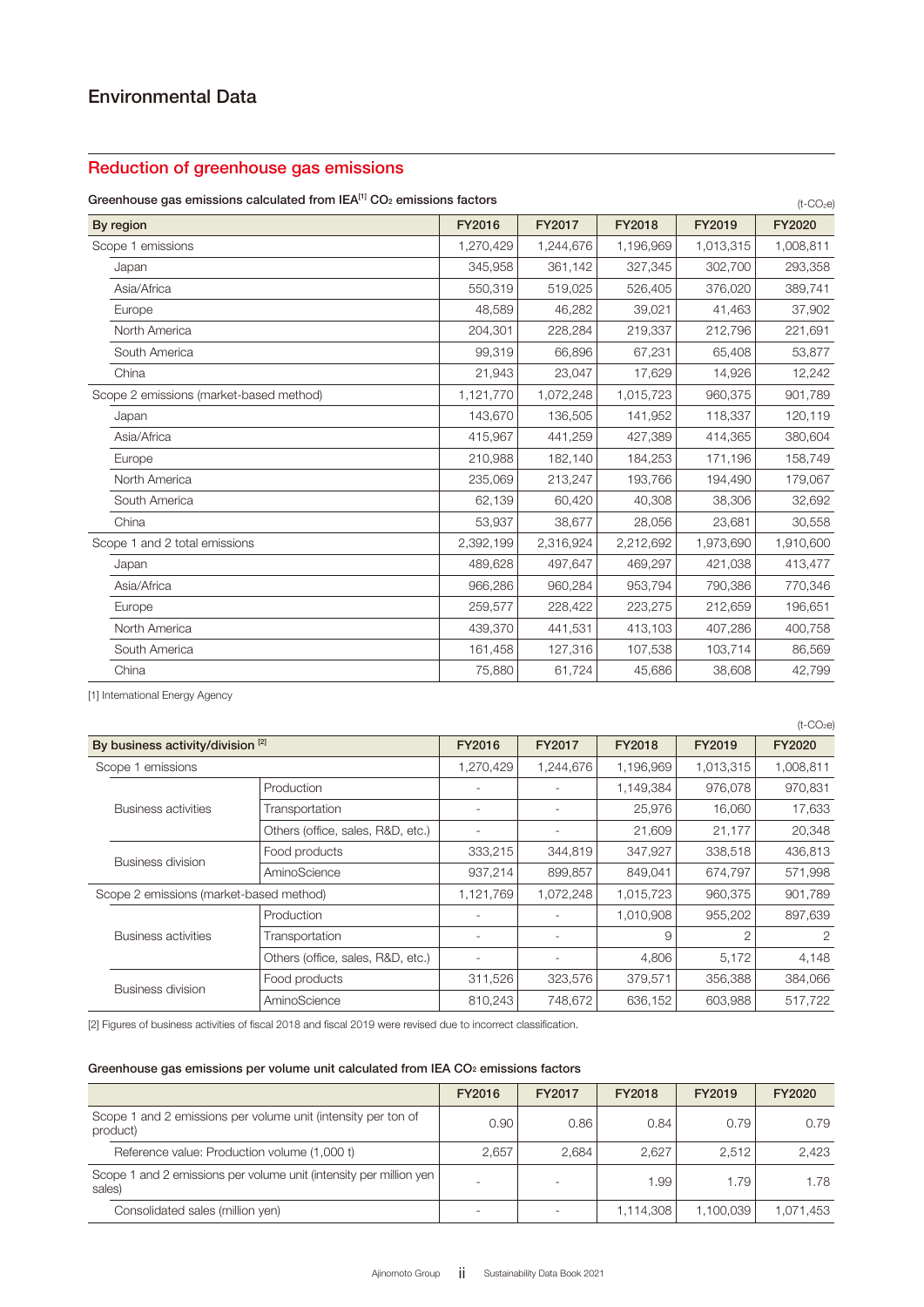## Environmental Data

#### Ajinomoto Group products carbon footprint

| Product                                                    | <b>Production plant</b>                                            | CFP values <sup>[1]</sup><br>(per kg of<br>product) | CFP values per<br>serving <sup>[2]</sup>                         |
|------------------------------------------------------------|--------------------------------------------------------------------|-----------------------------------------------------|------------------------------------------------------------------|
| $(1)$ HON-DASHI                                            | Kawasaki Plant, Ajinomoto Food Manufacturing Co.,<br>Ltd.          | 14.08 kg-CO <sub>2</sub> e                          |                                                                  |
| (2) Ajinomoto <sub>KK</sub> Consommé (Granules)            | Takatsu Plant, Ajinomoto Food Manufacturing Co., Ltd.              | 6.87 kg-CO <sub>2</sub> e                           | $\overline{\phantom{a}}$                                         |
| (3) Knorr® Cup Soup Tsubu Tappuri Corn<br>Cream            | Takatsu Plant, Ajinomoto Food Manufacturing Co., Ltd.              | 7.08 kg-CO <sub>2</sub> e                           |                                                                  |
| $(4)$ Ajinomoto $\kappa\kappa$ Shirogayu 250 g             | Takatsu Plant, Ajinomoto Food Manufacturing Co., Ltd.              | $0.81$ kg-CO <sub>2</sub> e                         |                                                                  |
| $(5)$ Cook Do <sub>®</sub> Hoikoro                         | Kawasaki Plant, Ajinomoto Food Manufacturing Co.,<br>Ltd.          | $2.95$ kg-CO <sub>2</sub> e                         | 1.21 $kg$ -CO <sub>2</sub> e<br>per serving<br>(approx. $700q$ ) |
| (6) Cook Do <sub>®</sub> Kyo-no Oozara Butabara<br>Daikon  | Shizuoka Plant, Ajinomoto Food Manufacturing Co.,<br>Ltd.          | $2.31$ kg-CO <sub>2</sub> e                         | $2.90$ kg-CO <sub>2</sub> e<br>per serving<br>(approx. 1 kg)     |
| (7) Nabe Cube Toridashi Umashio                            | Kunneppu Plant, Ajinomoto Food Manufacturing<br>Hokkaido Co., Ltd. | $8.54$ kg-CO <sub>2</sub> e                         |                                                                  |
| (8) Blendy Stick Café au Lait (coffee mixes)               | AGF Suzuka, Inc.                                                   | $4.85$ kg-CO <sub>2</sub> e                         |                                                                  |
| (9) Lemon and Basil Fried Chicken (frozen<br>foods)        | Kyushu Plant, Ajinomoto Frozen Foods Co., Inc.                     | 5.84 kg-CO <sub>2</sub> e                           |                                                                  |
| (10) Yamaki Mentsuyu (400 ml and 500 ml)                   | Daini Plant and Minakami Plant, YAMAKI Co., Ltd.                   | $2.02$ kg-CO <sub>2</sub> e                         | $\overline{\phantom{a}}$                                         |
| $(11)$ Masako <sub>®</sub> Ayam $(11 g)$                   | Mojokerto Factory, PT AJINOMOTO INDONESIA                          | $2.49$ kg-CO <sub>2</sub> e                         |                                                                  |
| $(12)$ Aji-ngon <sub>®</sub> Pork flavor seasoning (400 g) | Long Thanh Factory, AJINOMOTO VIETNAM CO., LTD.                    | $2.68$ kg- $CO2e$                                   |                                                                  |
| $(13)$ Ros Dee <sub>®</sub> Pork (75 g)                    | Nong Khae Factory, AJINOMOTO CO., (THAILAND)<br>LTD.               | $3.15$ kg-CO <sub>2</sub> e                         |                                                                  |

[1] Carbon footprint (CFP) values in the report are calculated in accordance with PCR No. PA-CG-02 from the Japan Environmental Management Association for Industry. The calculation system and the results are backed by a third-party assurance statement from Lloyd's Register Quality Assurance Limited, based on the ISO/TS 14067 standard.

[2] CFP values of ingredients including vegetables and meat are included.

#### Energy input

|                                                                 | FY2016 | <b>FY2017</b> | FY2018 | FY2019 | FY2020 |
|-----------------------------------------------------------------|--------|---------------|--------|--------|--------|
| Energy input (TJ) <sup>[3]</sup>                                | 39.105 | 39.589        | 38.468 | 34.619 | 33.494 |
| Energy input intensity of production (per kilo tons of product) | 14.7   | 4.8           | 14.6   | 13.8   | 13.8   |

[3] TJ: terajoule, T (tera) =  $10^{12}$ . The joule conversion factors officially published in 2005 have been used.

#### Composition of consumed energy (thermal equivalent)

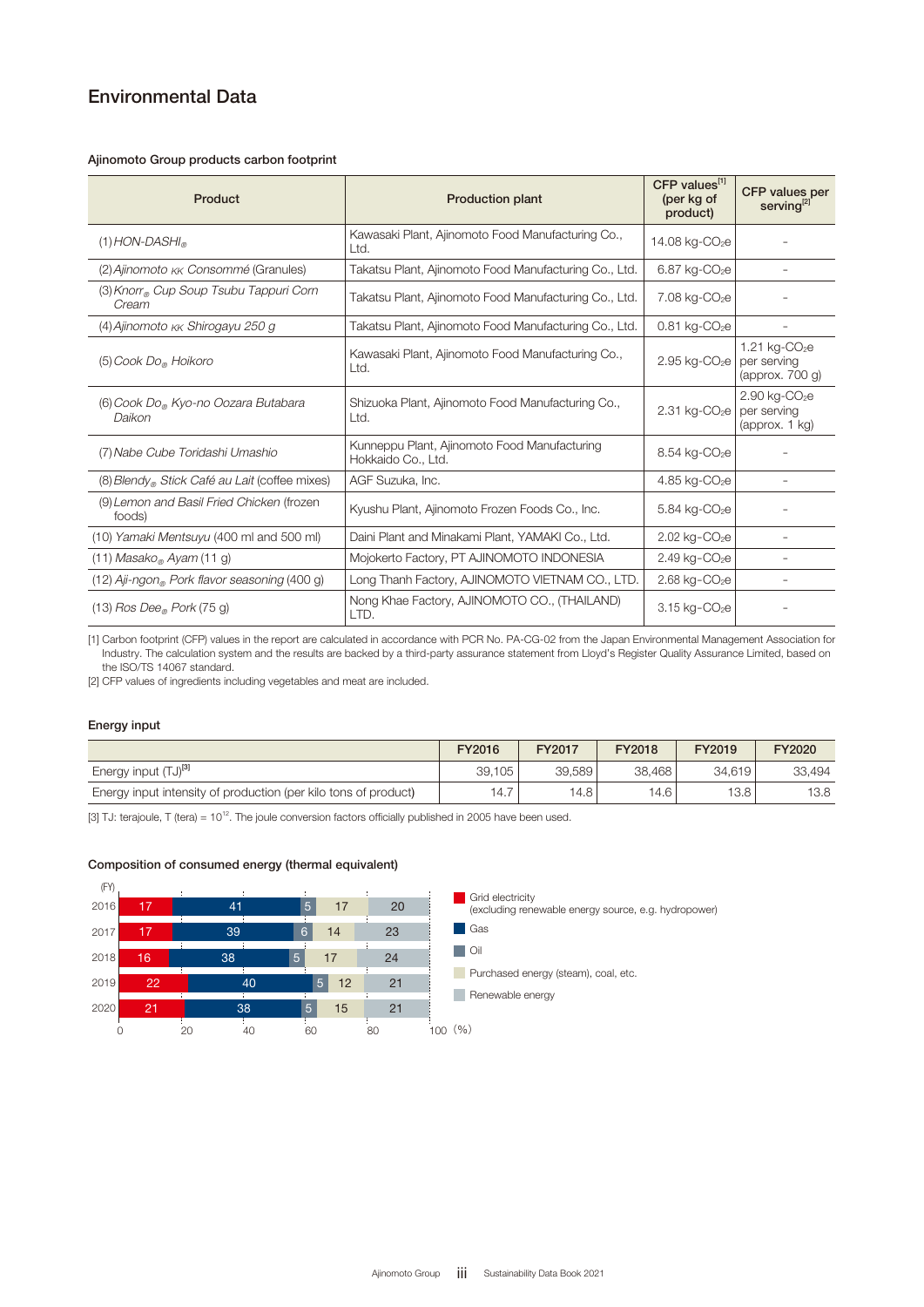## Environmental Data

#### NOx and other atmospheric emissions FY2018 FY2019 FY2020 Nitrogen oxide (NOx) 8,421 5,224 6,637 Sulfur oxide (SOx) 10,701 6,779 7,016 Particulates 1,827 884 1,310  $CFCs$   $9^{[1]}$   $9^{[1]}$   $7$ (tons)

[1] The figure has been revised because CFC, HCFC, and HFC have been redefined to exclude non-fluorocarbons such as natural refrigerants.

#### Conservation of water resources

#### Water use/intensity (1,000 kl)

|                                                                                | <b>FY2005</b><br>(Base Year) | FY2016 | FY2017 | FY2018   | FY2019   | FY2020      |
|--------------------------------------------------------------------------------|------------------------------|--------|--------|----------|----------|-------------|
| Total water withdrawal <sup>[2]</sup>                                          | 221,863                      | 74,041 | 74,844 | 69,892   | 66,926   | 64,406      |
| Fresh surface water                                                            | 180,363                      | 23,559 | 24,433 | 20,672   | 19,630   | 17,004      |
| Brackish surface water/ seawater                                               | $\Omega$                     | O      | O      | $\Omega$ | $\Omega$ | $\Omega$    |
| Fresh groundwater, renewable                                                   | $\Omega$                     | 0      | O      | $\Omega$ | $\Omega$ | $\Omega$    |
| Fresh groundwater, non-renewable                                               |                              | 15,859 | 16,371 | 15,076   | 14,366   | 13,041      |
| Produced water                                                                 | $\Omega$                     | ∩      | ∩      | $\Omega$ | $\Omega$ | $\Omega$    |
| Municipal water (including industrial water)                                   | 41,500                       | 34,623 | 34,041 | 34,144   | 32,930   | 34,361      |
| Water consumption per production volume<br>unit (intensity per ton of product) | 123                          | 28     | 28     | 27       | 27       | 27          |
| Reduction rate (vs. FY2005)                                                    |                              | 77%    | 77%    | 78%      | 78%      | 78%         |
| Ref.: Total amount of production (1,000 t)                                     | 1,800                        | 2,657  | 2,684  | 2,627    | 2,512    | 2,423       |
| Total water discharge                                                          | 201,300                      | 59,701 | 60,464 | 55,800   | 52,342   | 51,564      |
| Fresh surface water (processed by the<br>Group) <sup>[3]</sup>                 | 47,000                       | 25,872 | 28,341 | 27,498   | 24,297   | 24,088      |
| Brackish surface water/ seawater                                               | $\mathbf 0$                  | 0      | 0      | 0        | $\Omega$ | $\mathbf 0$ |
| Groundwater                                                                    | $\cap$                       | $\cap$ | ∩      | $\Omega$ | $\Omega$ | $\Omega$    |
| Third-party destinations <sup>[3]</sup>                                        | 10,300                       | 11,456 | 11,299 | 11,273   | 11,291   | 11,139      |
| Total water recycled or reused                                                 | 144,000                      | 22,373 | 20,824 | 17,029   | 16,754   | 16,338      |
| Proportion of water recycled or reused                                         | 65%                          | 30%    | 28%    | 24%      | 25%      | 25%         |
| Total water consumption                                                        | 20,563                       | 14,340 | 14,380 | 14,092   | 14,584   | 12,842      |

| <b>BOD</b><br>(tons)                   | $  \sim$<br>いへ<br>ouu            | วคด<br>∠∪ອ           | 294                    | $\sim$ $\sim$<br>◡⊢∠ | റററ<br>ںںے             | 284         |
|----------------------------------------|----------------------------------|----------------------|------------------------|----------------------|------------------------|-------------|
| .<br>(tons)<br>Nitroger<br>$   -$<br>ັ | $\cap$<br>$\cup$ . $\cup$ $\cup$ | $\sim$<br>ച⊿⊢<br>— ت | 30 <sub>4</sub><br>vv: | $\sqrt{2}$<br>501    | $\sqrt{2}$<br>ouu<br>. | r oo<br>ಀಀಀ |

[2] We disclose water withdrawal based on measurements or invoiced volumes according to the applicable national or local laws. We may also disclose water withdrawal based on a volume conversion from pump power use or pipe water speed. We disclose water discharge volume and quality based on values collated from measurements based on applicable national or local laws.

[3] Data of fiscal 2005, 2016-2019 are recalculated due to change of definition.